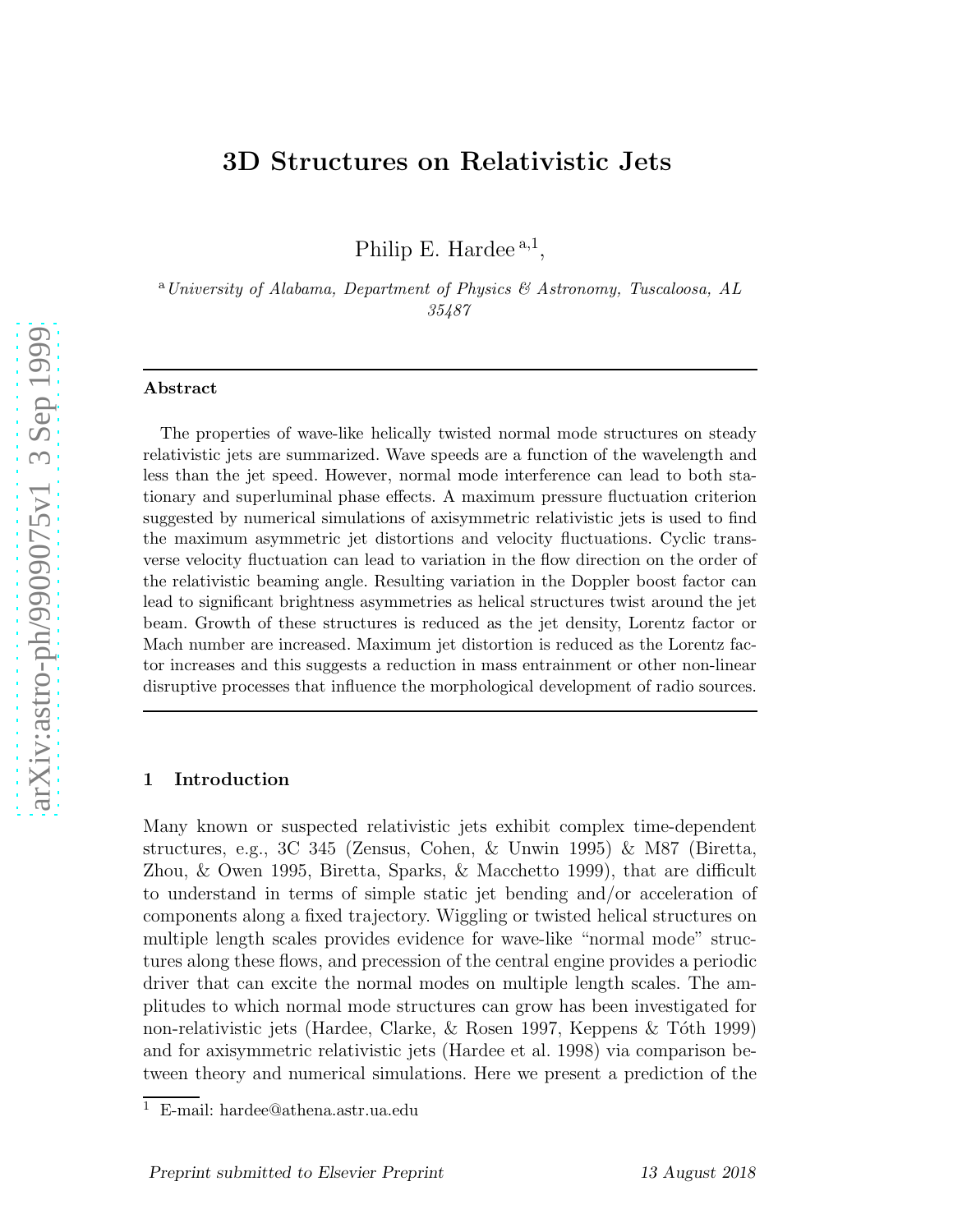maximum amplitudes to which asymmetric flow driven (Kelvin-Helmholtz unstable) structures could grow on hydrodynamic relativistic jets and the effect on observable jet structure and radio source development. Large amplitude normal mode distortions lead to mass entrainment and disruption of highly collimated flow (Rosen et al. 1999, Rosen & Hardee, these proceedings) and are an important aspect of the morphological development of radio sources.

### 2 The Normal Modes

A perturbation to a cylindrical jet can be considered to consist of Fourier components of the form

$$
f_1(r, \phi, z) = f_1(r) \exp[i(kz \pm n\phi - \omega t)]
$$

where flow is along the z-axis, and the flow is bounded by  $r = R$  in the radial direction. In cylindrical geometry  $k$  is the longitudinal wavenumber,  $n$ is an integer azimuthal wavenumber, for  $n > 0$  the angle of the wavevector relative to the flow direction is  $\theta = \tan(n/kR)$ , and  $+n$  and  $-n$  refer to wave propagation in the clockwise and counterclockwise sense, respectively, when viewed outwards along the flow direction. The azimuthal wavenumbers  $n = 0, 1, 2, 3$ , etc. correspond to pinching, helical, elliptical, triangular, etc. normal mode distortions of the jet, respectively. For normal mode  $n$  the axial wavelength associated with a 360◦ helical twist of a wavefront around the jet beam is given by  $\lambda_z = n\lambda_n$  where  $\lambda_n = 2\pi/k$ .

Propagation and growth or damping of the Fourier components is described by a dispersion relation (see Birkinshaw 1991). On the supersonic jet, i.e.,  $M_{jt} \equiv$  $u/a_{jt} >> 1$  and  $M_{ex} \equiv u/a_{ex} >> 1$  where we define the sound speeds by  $a^2 \equiv$  $\Gamma P / \{\rho + [\Gamma/(\Gamma - 1)]P/c^2\}$  and  $\Gamma$  is the adiabatic index, each normal mode,  $n$ , consists of a single "surface" wave and multiple "body" wave solutions to the dispersion relation.

In the low frequency limit all asymmetric  $(n > 0)$  growing normal mode "surface" wave solutions are given by (e.g. Hardee 1987)

$$
\omega/ku \approx \frac{\gamma^2 \eta_{rel}}{1 + \gamma^2 \eta_{rel}} + i \frac{\gamma \eta_{rel}^{1/2}}{1 + \gamma^2 \eta_{rel}} ,
$$

where  $\eta_{rel} \equiv (a_{ex}/a_{jt})^2$ , and  $\gamma$  is the Lorentz factor. The growth rate (imaginary part) decreases and wave speed increases as  $\gamma^2 \eta_{rel} >> 1$ . In the low frequency limit all "body" wave solutions are given by (see Hardee 1987, Hardee et al. 1998)

$$
kR \approx k_{nm}^{\min} R \equiv \frac{(n+2m-1/2)\pi/2}{\gamma (M_{jt}^2-1)^{1/2}} \;,
$$

where *n* is the mode number, and  $m > 1$  is the integer body mode number. In this limit  $(\omega/ku)|_{real} \approx 0$  and the body wave solutions are either purely real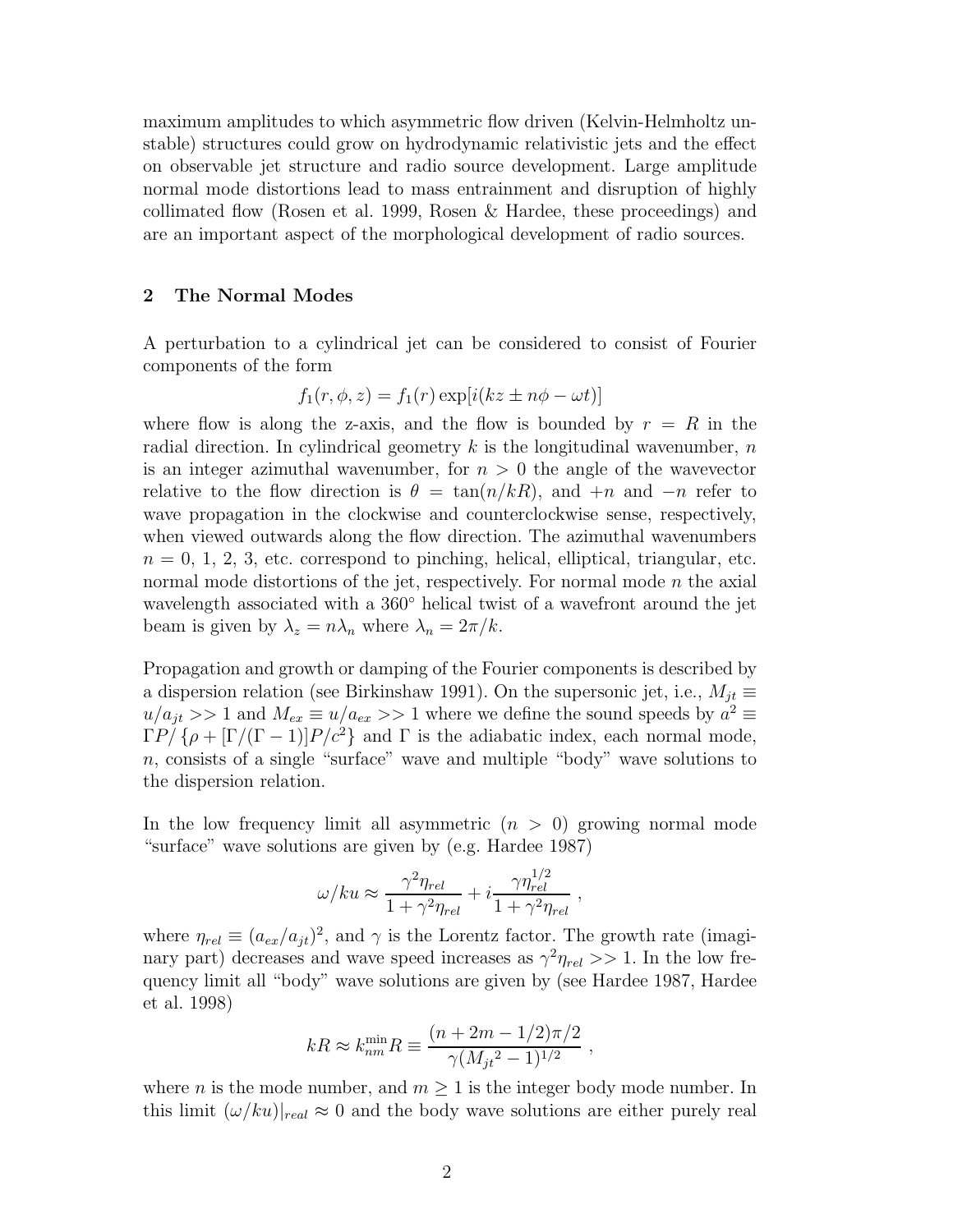or damped. At higher wavenumbers,  $kR \geq k_{nm}^{\ell}R \gtrsim k_{nm}^{\min}R$ , the body modes are propagating and growing.

All asymmetric surface and body normal mode waves have a maximum in the growth rate (see Gill 1965, Payne & Cohn 1985, Hardee 1987, Hardee et al. 1998), at a resonant frequency, wavelength and wave speed:

$$
\omega R/a_{ex} \lesssim \omega_{nm}^* R/a_{ex} \equiv (n + 2m + 1/2)\pi/2 ,
$$
  

$$
\lambda \gtrsim \lambda_{nm}^* \equiv \frac{2\pi}{\omega_{nm}^* R/u} \frac{\gamma [M_{jt}^2 - u^2/c^2]^{1/2}}{[M_{ex}^2 - u^2/c^2]^{1/2} + \gamma [M_{jt}^2 - u^2/c^2]^{1/2}} R ,
$$
  

$$
v_w \approx v_w^* \equiv \frac{\gamma [M_{jt}^2 - u^2/c^2]^{1/2}}{[M_{ex}^2 - u^2/c^2]^{1/2} + \gamma [M_{jt}^2 - u^2/c^2]^{1/2}} u .
$$

In the above  $m = 0$  indicates the surface wave and  $m \geq 1$  indicates the body waves. At this resonance the growth rate is proportional to  $(\gamma M_{jt})^{-1}$ and growth is slowed as  $\gamma M_{jt}$  increases.

At high frequencies and short wavelengths the growth rate becomes vanishingly small and the normal modes propagate like sound waves in the jet with

$$
\omega/ku \approx \frac{1 - a_{jt}/u}{1 - a_{jt}u/c^2} .
$$

Thus, the normal modes propagate with a wave speed that is a function of the frequency relative to the resonant frequency, and wave speeds are always less than the underlying flow speed.

### 3 Normal Mode Structures

Displacements of jet fluid can be written in the form

$$
\boldsymbol{\xi}(r,\phi,z) = \mathbf{A}(r_0) e^{i\mathbf{\Delta}(r_0)} \xi_r(R) \exp[i(kz_s \pm n\phi_s - \omega t)],
$$

where  $z_s$  and  $\phi_s$  are the axial and azimuthal position at the jet surface,  $r_0$  is the initial radial position,  $\xi_r(R)$  is the radial displacement at the jet surface, and the  $\mathbf{A}(r)e^{i\mathbf{\Delta}(r)}$  are simple relativistic equivalents (Hardee 1999) of equations (A10) in Hardee, Clarke, & Rosen (1997). The velocity components associated with fluid displacements are given by

$$
\mathbf{v}_1(r,\phi,z) = d\xi/dt = -i(\omega - ku)\xi(r,\phi,z) .
$$

The total velocity is  $\mathbf{v}(r, \phi, z) = \mathbf{u} + \mathbf{v}_1(r, \phi, z)$  where **u** is the unperturbed jet velocity along the z-axis. The pressure perturbation associated with a fluid displacement can be written in the form (Hardee 2000)

$$
P_1(r, \phi, z) = B(r_0)e^{i\Delta(r_0)}\xi_r(R)\exp[i(kz_s \pm n\phi_s - \omega t)].
$$

A maximal pressure fluctuation criterion,  $0 < P_0 + P_1 < 2P_0$ , found from axisymmetric relativistic jet simulations (Hardee et al. 1998) has been used to compute the maximum expected jet distortions for various Lorentz factors and Mach numbers (Hardee 2000). Figure 1 shows the maximum normal mode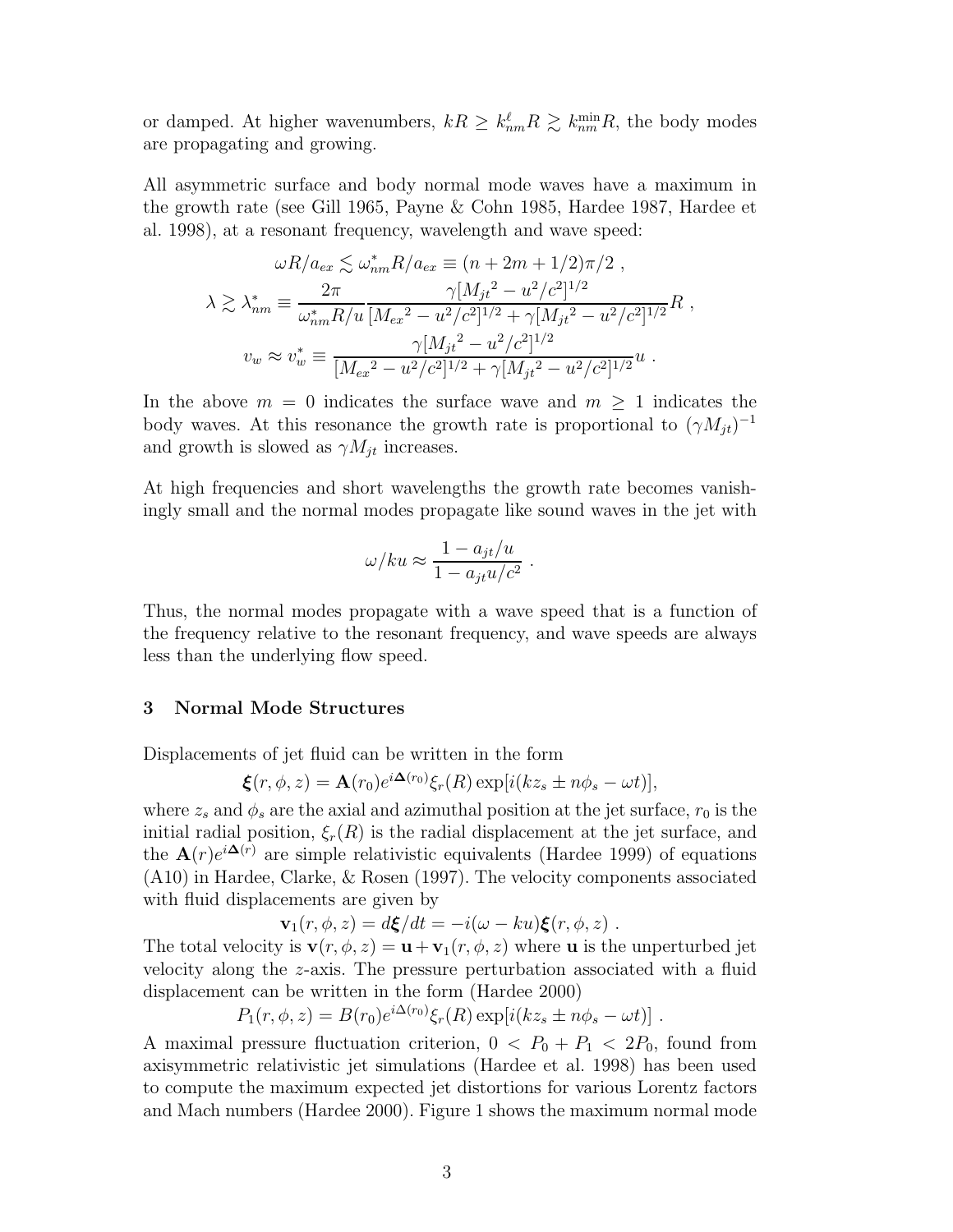jet cross section distortions for a jet of Lorentz factor  $\gamma = 10$  and with  $M_{jt} \approx$  $M_{ex} \approx 1.3$  for the helical and elliptical surface wave modes at wavelengths,  $\lambda_h^{(i,j,*)}$  $\lambda_h^{(i,j,*)} / R = 8.25, 3.85, 1.88$  and  $\lambda_e^{(i,j,*)} / R = 5.54, 3.49, 1.73$ , where the shortest wavelength is at resonance, and for the helical and elliptical first body wave modes at the longest unstable wavelength,  $\lambda_h^{\ell}/R = 3.36$  and  $\lambda_e^{\ell}/R = 2.34$ .



Fig. 1. Maximum cross section distortions for helical and elliptical surface waves at three wavelengths  $(\lambda^i, \lambda^j, \lambda^*)$ , and the first body wave at the longest unstable wavelength,  $\lambda^{\ell}$ .

Jet distortion is a function of the wavelength and scales relative to the resonant wavelength of the appropriate normal mode and not, for example, to the absolute value of the wavelength. High pressure regions are coincident with regions where the displacement surfaces are closer together. The cross sections rotate counterclockwise as the waves propagate outwards along the jet and, in general, high pressure regions precede a trailing low pressure region where the maximum outwards surface displacement occurs. For a given pressure fluctuation, for example at the resonant wavelength, the accompanying jet distortion decreases as the Lorentz factor increases. Thus, in general, the cross sections of jets with large Lorentz factors should be less distorted than those with small Lorentz factors. Still at long wavelengths the helical and elliptical surface modes can lead to significant jet distortion. Other results suggest that most observable (large scale) structure will develop at wavelengths equal to or greater than the resonant wavelengths of the normal modes. Nevertheless, tightly wrapped helical structures are possible on hot relativistic jets with large Lorentz factors because some resonant wavelengths can be less than the jet radius.

The velocity and pressure fluctuations that accompany the distortions can lead to interesting consequences for Doppler boosted emission features associated with asymmetric structures. We can investigate the possible effects on emission features by constructing an "apparent" emissivity,  $P^2D^2$ , around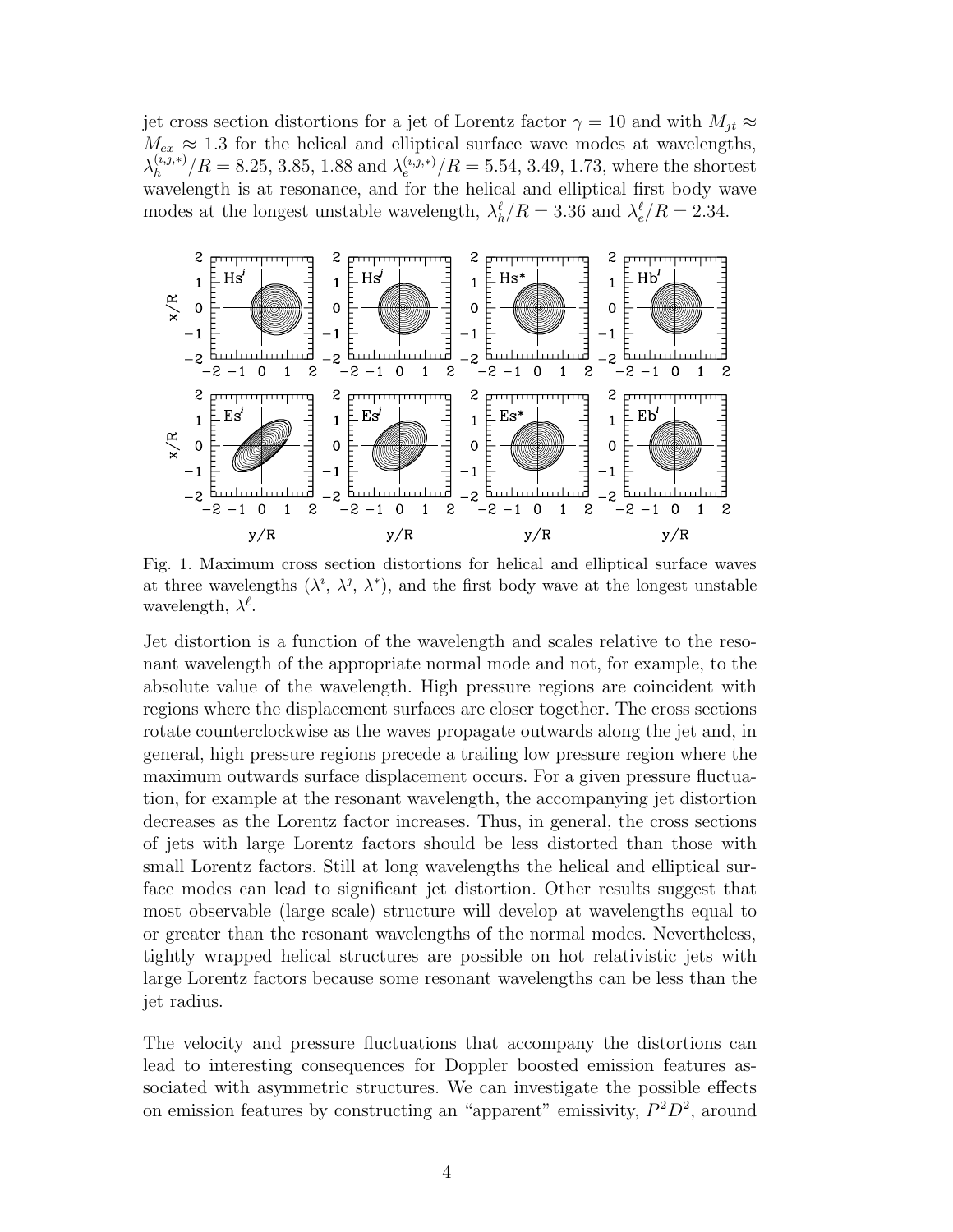the displacement surfaces shown in Figure 1 where  $P$  is the pressure and  $D = {\gamma[1 - (v/c)\cos\theta]}^{-1}$  is the Doppler boost factor. Let us assume that the initial unperturbed flow angle with respect to the the line of sight is  $\theta_0 = 1/\gamma_0 = 0.1$  rad, the beaming angle.

Figure 2 gives the values of  $P^2D^2$ ,  $\gamma$ ,  $\theta$  and D for the surface modes at the longest wavelength,  $\lambda^i$ , shown in Figure 1. Values are plotted around displacement surfaces with unperturbed radial location of  $r_0/R = 1/7, 2/7, ..., 7/7$ . The azimuthal angle  $\phi = 0$  lies along the  $+y$ -axis in Figure 1 and increases in the clockwise sense.



Fig. 2. Emissivity, Lorentz factor, flow angle and Doppler boost factor around the displacement contours for the surface wave at the longest wavelength,  $\lambda^i$ , shown in Figure 1. The dashed (dotted) lines correspond to the surface (center) contours in the jet cross sections, respectively.

For the surface waves the highest pressures and highest "emissivities" occur at the jet surface and for higher order surface modes the distortion amplitude and pressure fluctuation decrease rapidly away from the jet surface. Variation between maximum and minimum apparent emissivity as emission enhanced regions twist around the jet beam, is about a factor of six for the helical mode (not shown) and about a factor of three for the higher order elliptical surface mode, e.g., the difference in emissivity for the two elliptical filaments in Figure 2.

Figure 3 gives the values of  $P^2D^2$ ,  $\gamma$ ,  $\theta$  and D around displacement surfaces for the first body modes at the longest unstable wavelength,  $\lambda^{\ell}$ . For the body modes the highest pressures and emissivities occur in the jet interior. The variations that occur at the resonant wavelength are similar to those shown in the Figure 3 for the longest unstable wavelength. Surface mode variations at the resonant wavelength are also similar to those shown in Figure 3 although the radial structure is different.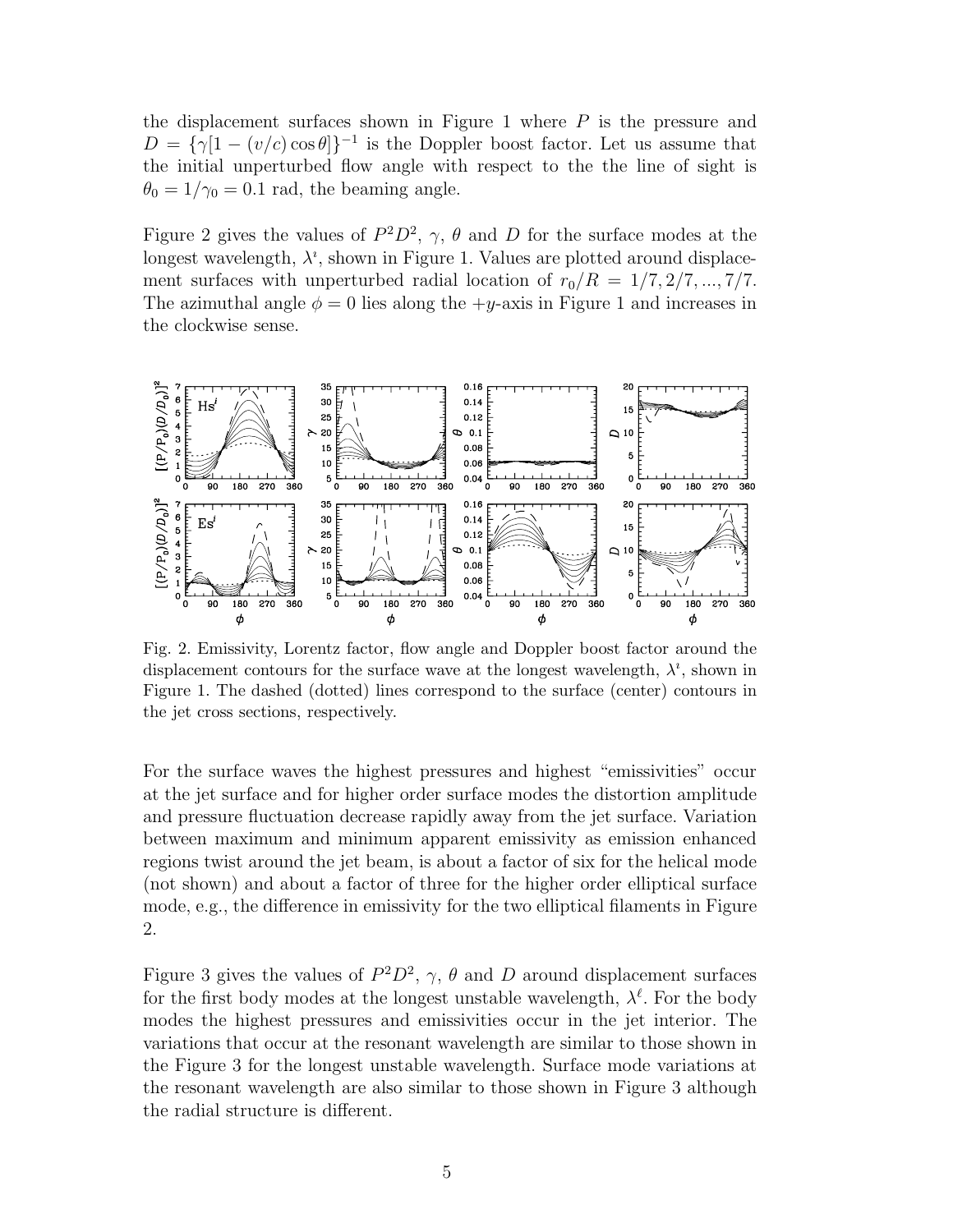

Fig. 3. Like Figure 2 but for the body wave at the longest unstable wavelength shown in Figure 1.

The asymmetric normal modes lead to high pressure regions helically twisted around the jet beam. High pressure regions may be confined close to the jet surface, penetrate deeply into the jet interior or be confined to the jet interior and range from relatively thin sheets and ribbon like to thicker and tube like depending on the mode and wavelength. In general, pressure and emissivity maxima are in phase azimuthally in the jet interior at long wavelengths. At shorter wavelengths the jet center leads the surface and the high pressure region adopts a trailing spiral configuration between jet center and surface. Although axial velocity fluctuation is a small fraction of the relativistic jet speed, significant variation in the Lorentz factor occurs on highly relativistic jets. Even at high Lorentz factor the velocity fluctuations allow for significant angular variation in the flow direction relative to the beaming angle.

# 4 Implications

Jet precession provides a periodic source for the generation of multiple normal mode structures. The interference between normal mode structures of different wavelengths and moving at different wave speeds allows for phase effects producing superluminal and relatively stationary features. Stationary features are created at specific distances from the origin where normal modes of different wavelengths are in phase (Xu, Hardee, & Stone 2000). Superluminal like motions have not yet been observed in numerical simulations. Non-relativistic numerical simulations have shown resonant pattern motions on the order of the resonant wave speed with motions of localized features within about  $\pm 15\%$ of the average (Hardee 1999, Biretta & Hardee, unpublished).

High Mach number, jet density and Lorentz factor reduce the growth rate of normal mode structures and high Lorentz factor reduces the maximum amplitude of jet distortions. Nevertheless, significant variation in the Lorentz factor and significant angular variation in the flow direction relative to the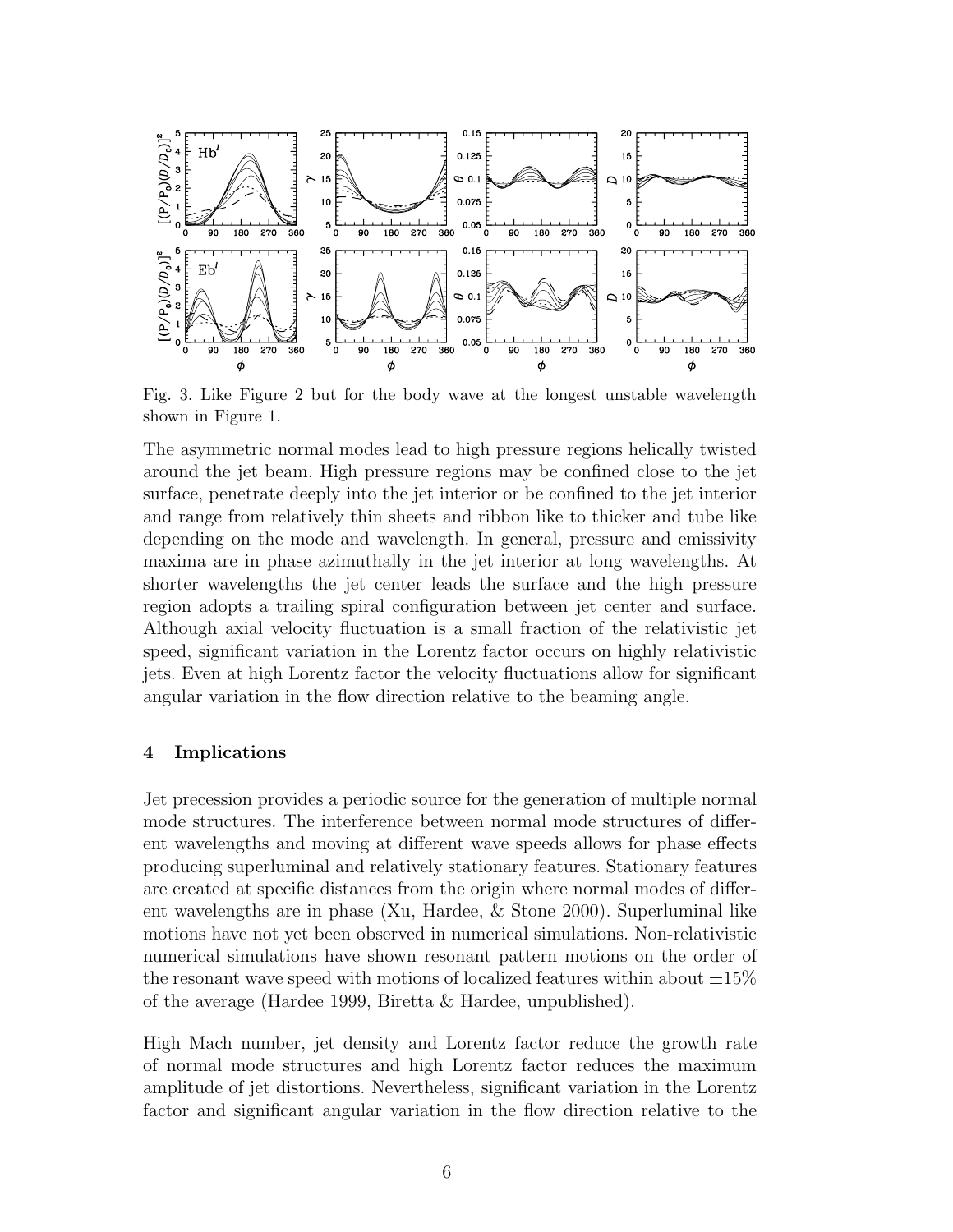beaming angle can occur on relativistic jets. Ultimately, if the jet is sufficiently long, large amplitudes at long wavelengths (relative to resonance) can develop and lead to mass entrainment, disruption of highly collimated flow (Rosen et al. 1999, Rosen & Hardee, these proceedings), and influence the morphological development of radio sources over their lifetime (Eilek, these proceedings).

The jet in M87 provides an illustration of twisted structures on multiple scales that indicate normal mode structures. Radio observations (Owen, Hardee, & Cornwell 1989) provide strong evidence for a single bright emission filament twisted around the jet beam inside knot D and a fainter twisted filament pair between knots D and F. These features indicate the presence of multiple body and surface modes. Similar structures are evident in VLBI images at parsec scales (Reid et al. 1989). The average motion of well defined structures along the M87 jet is subluminal,  $\approx 0.3c$ , and should be taken as indicative of a wave speed and not the speed of the underlying flow. However, motions less than 0.03c and up to about 6c are also observed (Reid et al. 1989, Biretta, Zhou, & Owen 1995, Junor & Biretta 1995, Biretta, Sparks, & Macchetto 1999). Interestingly, the highest observed motions occur for individual bright knots often located in regions with complex structure. At HST-1 (Biretta, Sparks, & Macchetto 1999) rapidly moving components appear to emerge from a subluminally moving component accompanied by brightness variations up to  $\pm 20\%$ . This type of behavior is consistent with interference between different wave modes and line of sight phase effects. In the knot A, B and C complex, the observed bending and oscillation in jet width may be identified with large amplitude helical twisting and elliptical distortion associated with the surface modes. This rapidly growing distortion then leads to mass entrainment and disruption of the highly collimated jet flow.

# References

- Biretta, J.A., Sparks, W.B., and Macchetto, F. 1999, ApJ, 520, 621.
- Biretta, J. A., Zhou, F., and Owen, F. N. 1995, ApJ, 336, 125.
- Birkinshaw, M. 1991, in Beams and Jets in Astrophysics, ed. P.A. Hughes (Cambridge: CUP), 278.
- Gill, A.E. 1965, Phys. Fluids, 8, 1428.
- Hardee, P.E. 1987, ApJ, 313, 607.
- Hardee, P.E., Clarke, D.A., & Rosen, A. 1997, ApJ, 485, 533.

Hardee, P.E., Rosen, A., Hughes, P.A., & Duncan, G.C. 1998, ApJ, 500, 599.

Hardee, P.E. 1999, in proceedings of the M87 workshop, eds. H.-J. Röser  $\&$  K. Meisenheimer, in press.